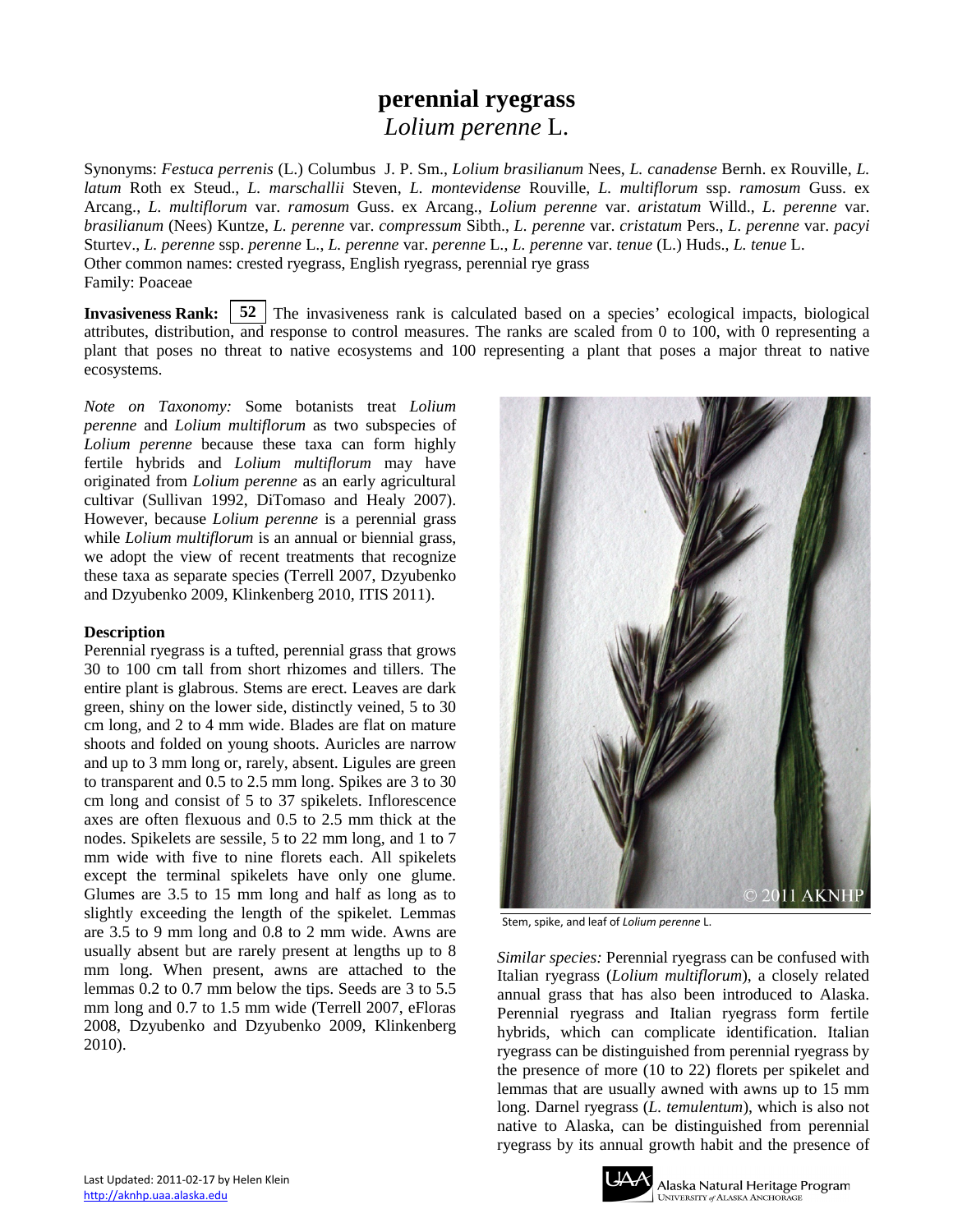awns up to 23 mm long. *Lolium* species can be distinguished from *Festuca* species and other similar grass genera by the presence of 2 to 25 florets per spikelet, lemmas that are unawned or apically awned with straight awns, and sessile spikelets with only one glume per spikelet except for the terminal spikelets (Terrell 2007).



Mounted specimen of *Lolium perenne* L.

#### **Ecological Impact**

*Impact on community composition, structure, and interactions*: Perennial ryegrass forms tufts (Beddows 1967, Klinkenberg 2010) that may increase the density of graminoid layers. When seeded at high densities, perennial ryegrass can reduce the growth of surrounding vegetation (Sullivan 1992). In Alaska, 25% of infestations occur at or above 30% ground cover (AKEPIC 2011), suggesting that this species may have the potential to reduce native plant populations. However, most infestations occur in anthropogenically disturbed areas (AKEPIC 2011). Perennial ryegrass hybridizes with other *Lolium* species as well as occasionally with some *Festuca* species (eFloras 2008). It is palatable to large mammals, upland game birds, and waterfowl (Sullivan 1992, Wright 2008). In northern California, this species has been associated with a fungus that causes trembling, staggering, and seizures in cattle and sheep (DiTomaso and Healy 2007). Perennial

ryegrass is affected by many fungal diseases, including ergot (*Claviceps purpurea*) (Sullivan 1992).

*Impact on ecosystem processes:* As a tufted grass, perennial ryegrass binds soil, thereby decreasing erosion (eFloras 2008). This species decreases soil moisture and nutrient availability (Mattner and Parbery 2001, GOERT 2009). Dry litter accumulation increases fire hazards (GOERT 2009).

#### **Biology and Invasive Potential**

*Reproductive potential:* Perennial ryegrass reproduces sexually by seeds and vegetatively from tillers (Beddows 1967). Individual inflorescences produce between 45 and 333 seeds (Beddows 1967, Terrell 2007). Seed banks are generally transient (DiTomaso and Healy 2007, GOERT 2009) with minimal germination after one year (Roberts 1986).

*Role of disturbance in establishment:* Perennial ryegrass is shade intolerant (Sullivan 1992) and is not likely to establish under closed canopies. In Alaska, perennial ryegrass primarily establishes in anthropogenically disturbed sites but can also establish in naturally disturbed sites, such as areas disturbed by coastal processes or glaciation (AKEPIC 2011).

*Potential for long-distance dispersal:* Seeds are relatively heavy and compact (Beddows 1967). Most seeds land near the parent plant (DiTomaso and Healy 2007).

*Potential to be spread by human activity:* Perennial ryegrass is cultivated as a forage and lawn grass (Sullivan 1992, eFloras 2008). It is recommended as a commercially available grass for revegetation work (Wright 2008) and has been seeded for revegetation in multiple locations in Alaska (Rapp 2009, AKEPIC 2011). This species has been identified as a contaminant in ryegrass straw and wheat straw imported from Washington and Oregon (Conn et al. 2010).

*Germination requirements:* Seeds can germinate immediately after maturation if soil moisture is sufficient. They tolerate a wide range of diurnal temperature fluctuations and will germinate in either light or darkness. In California, germination often occurs in late summer (Beddows 1967, Sullivan 1992).

*Growth requirements:* Perennial ryegrass grows in a wide range of soil types and moisture conditions, including short periods of flooding. It grows best in deep, nutrient-rich, moist loam with pH between 6 and 7. It is moderately tolerant of saline conditions. This species does not tolerate shade, drought, or extended periods of low temperatures or frost (Beddows 1967, Sullivan 1992, Dzyubenko and Dzyubenko 2009).

*Congeneric weeds*: Persian ryegrass (*Lolium persicum*) is considered a noxious weed in Alberta, Manitoba, Saskatchewan, and Texas, and darnel ryegrass (*L. temulentum*) is considered a noxious weed in Alabama, Louisiana, Mississippi, Oklahoma, and Texas (Invaders 2011). Italian ryegrass (*L. multiflorum*) is known to

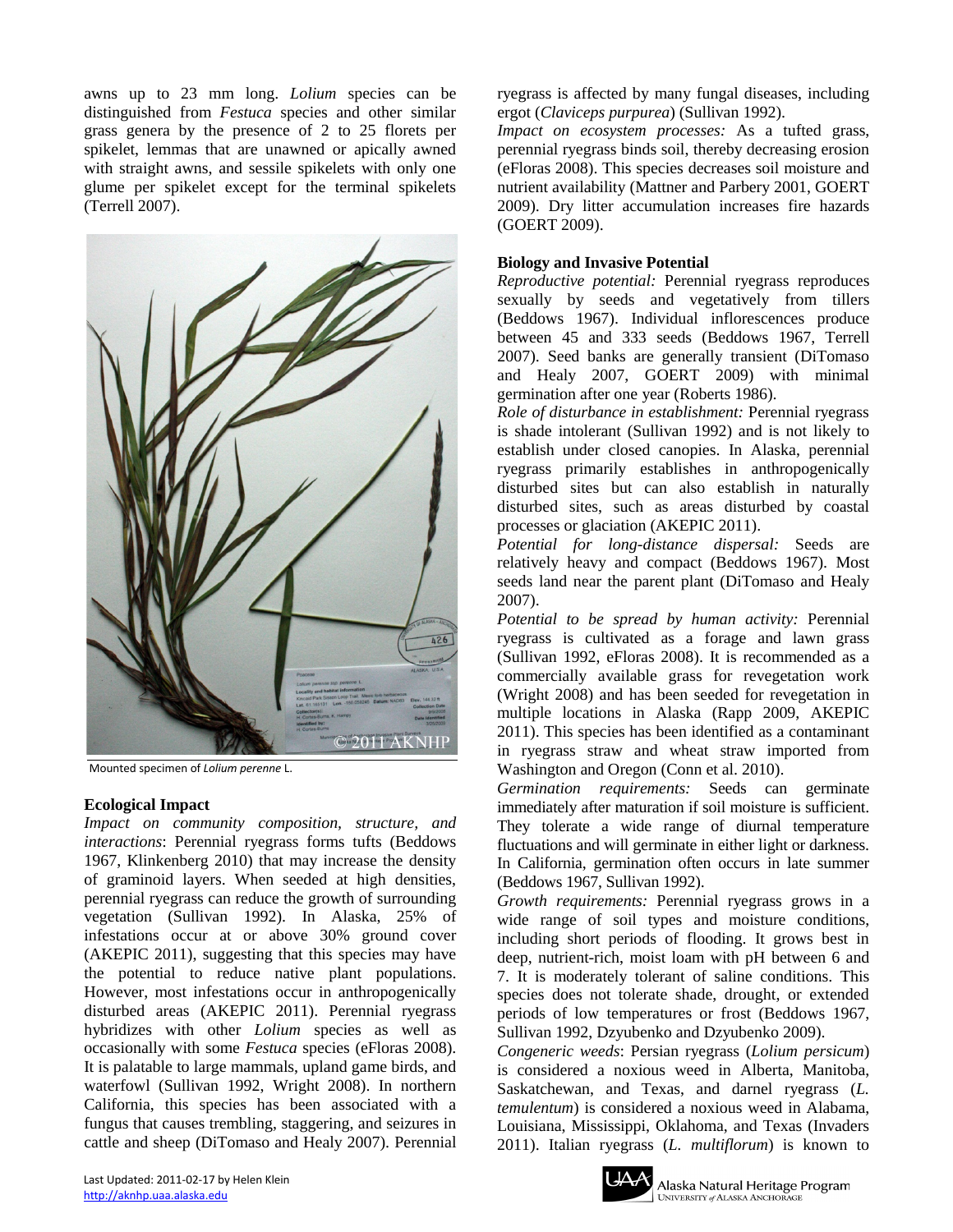occur as a non-native weed in Alaska with an invasiveness rank of 41 (AKEPIC 2011).

## **Legal Listings**

 $\boxtimes$ Has not been declared noxious

Listed noxious in Alaska

Listed noxious by other states

Federal noxious weed

Listed noxious in Canada or other countries

#### **Distribution and Abundance**

Perennial ryegrass is extensively cultivated in much of the world as a forage or pasture grass. Seeds are included in some lawn seed mixtures. This species is also planted to stabilize soils and reduce erosion (Sullivan 1992, Terrell 2007, eFloras 2008, Dzyubenko and Dzyubenko 2009). In Tennessee and Virginia, it has been planted on eroded mine spoils, and in Utah, it has been planted to stabilize streambanks (Sullivan 1992). This species has been used for revegetation work in Alaska (Wright 2008, Rapp 2009, AKEPIC 2011). Perennial ryegrass has been documented growing in continuously grazed riparian corridors in Wisconsin (Paine and Ribic 2002) and is known to grow in riparian pastures in the Pacific Northwest (Griffiths et al. 1997). It grows in wetlands in California (Sullivan 1992).

*Native and current distribution:* Perennial ryegrass is native to Europe, temperate Asia, and North Africa (Beddows 1967, Terrell 2007, eFloras 2008). It has been introduced to North America, South America, southern Africa, Australia, and New Zealand (Beddows 1967, Terrell 2007, GOERT 2009). This species grows in all

## **References:**

- AKEPIC database. Alaska Exotic Plant Information Clearinghouse Database. 2011. Available: <http://akweeds.uaa.alaska.edu/>
- Beddows, A. 1967. Biological Flora of the British Isles. *Lolium perenne* L. Journal of Ecology. 55(2). 567-587 p.
- Conn, J., C. Stockdale, N. Werdin-Pfisterer, and J. Morgan. 2010. Characterizing Pathways of Invasive Plant Spread to Alaska: II. Propagules from Imported Hay and Straw. Invasive Plant Science and Management. 3(3). 276-285 p.
- DiTomaso, J., and E. Healy. 2007. Weeds of California and Other Western States. Vol. 2. University of California Agriculture and Natural Resources Communication Services, Oakland, CA. 974 p.

Dzyubenko, N., and E. Dzyubenko. 2009. Relatives, *Lolium perenne* L. – Perennial ryegrass. AgroAtlas. Interactive agricultural ecological atlas of Russia and neighboring countries: Economic plants and their diseases, pests, and weeds. [14 February 2011] [http://www.agroatlas.ru/en/content/related/Loli](http://www.agroatlas.ru/en/content/related/Lolium_perenne/)

states of the U.S. and most of Canada (USDA 2011). It is known to grow in arctic regions of Europe and western Russia (Dzyubenko et al. 2004, Elven 2007). Perennial ryegrass has been documented from all three ecogeographic regions of Alaska (Hultén 1968, AKEPIC 2011, UAM 2011).



Distribution of perennial ryegrass in Alaska

#### **Management**

An infestation of perennial ryegrass at Bartlett Cove, Glacier Bay National Park, did not persist more than three years (Rapp 2009), suggesting that this species may naturally be replaced by native species in some cases. Perennial ryegrass has low tolerance to cold conditions (Beddows 1967), which suggests that populations may not persist in the colder regions of Alaska. Small patches can be removed by hand-pulling in spring or early summer before seed set (GOERT 2009). Controlled sites should be revisited as plants regenerate from the roots after the removal of the aboveground growth (Sullivan 1992).

um perenne/

Dzyubenko, N., E. Dzyubenko, and A. Dzyubenko. 2004. Relatives, Distribution of perennial ryegrass (*Lolium perenne* L.). AgroAtlas. Interactive agricultural ecological atlas of Russia and neighboring countries: Economic plants and their diseases, pests, and weeds. [14 February 2011] [http://www.agroatlas.ru/en/content/related/Loli](http://www.agroatlas.ru/en/content/related/Lolium_perenne/map/) [um\\_perenne/map/](http://www.agroatlas.ru/en/content/related/Lolium_perenne/map/) eFloras. 2008. Published on the Internet [http://www.efloras.org](http://www.efloras.org/) [accessed 14 February 2011]. Missouri Botanical Garden, St. Louis, MO & Harvard University Herbaria, Cambridge, MA. Elven, R. (Ed). 2007. Checklist of the Panarctic Flora (PAF) Vascular Plants. Version: May 2007. [14 February 2011] <http://www.binran.ru/infsys/paflist/index.htm> GOERT (Gary Oak Ecosystem Recovery Team). 2009. *Lolium perenne*: Invasive species in Garry oak and associated ecosystems in British Columbia.